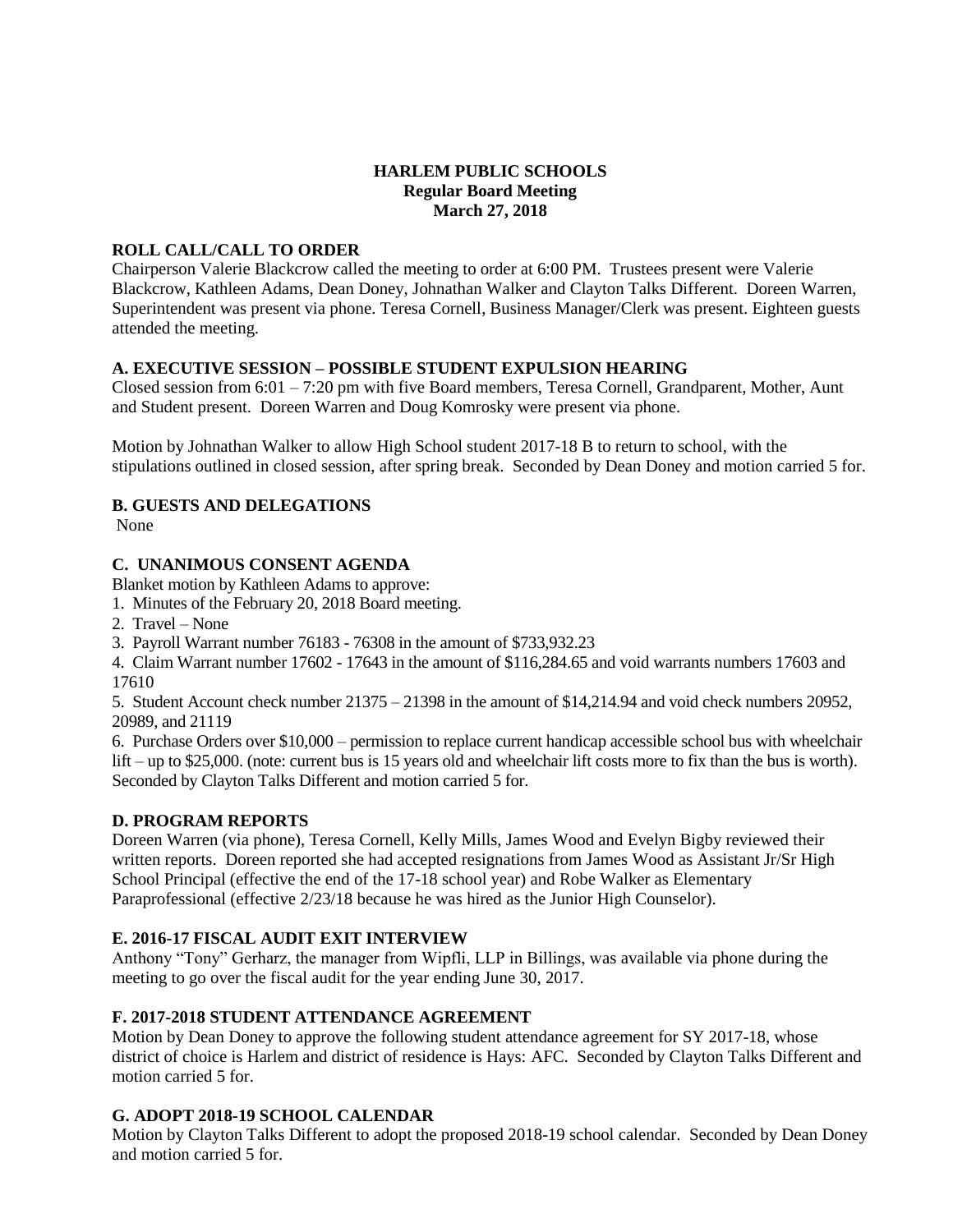## **H. ADOPT RESOLUTION FOR NONVOTED LEVIES**

Motion by Johnathan Walker to adopt the following resolution estimating changes in nonvoted levies for bus depreciation reserve, transportation, tuition or building reserve for school fiscal year 2018-2019. Seconded by Clayton Talks Different and motion carried 5 for.

#### **Resolution Under SB 307 Resolution of Intent to Impose an Increase in Levies**

As an essential part of its budgeting process, the Harlem Elementary School Board of Trustees is authorized by law to impose levies to support its budget. The Harlem Elementary School Board of Trustees estimates the following increases/decreases in revenues and mills for the funds noted below for the next school fiscal year beginning July 1, 2018, using certified taxable valuations from the current school fiscal year as provided to the district:

| Fund Supported          | Estimated Change in Revenues*                                                                                                                                                                                                        | Estimated Change in Mills* | Estimated Impact, Home of \$100,000* | Estimated Impact, Home of \$200,000* |
|-------------------------|--------------------------------------------------------------------------------------------------------------------------------------------------------------------------------------------------------------------------------------|----------------------------|--------------------------------------|--------------------------------------|
| <b>Adult Education</b>  | \$0 increase/decrease                                                                                                                                                                                                                | 0 increase/decrease        | \$0 increase/decrease                | \$0 increase/decrease                |
| <b>Bus Depreciation</b> | \$3,600.21 increase/decrease                                                                                                                                                                                                         | 1 increase/decrease        | \$1.93 increase/decrease             | \$2.70 increase/decrease             |
| Transportation          | \$7,200.42 increase/decrease                                                                                                                                                                                                         | 2 increase/decrease        | \$2.70 increase/decrease             | \$5.40 increase/decrease             |
| Tuition                 | \$0 increase/decrease                                                                                                                                                                                                                | 0 increase/decrease        | \$0 increase/decrease                | \$0 increase/decrease                |
| <b>Building Reserve</b> | \$1,908.11 increase/decrease                                                                                                                                                                                                         | .53 increase/decrease      | \$0.72 increase/decrease             | \$1.43 increase/decrease             |
| Total                   | \$12,704 increase/decrease                                                                                                                                                                                                           | 3.53 increase/decrease     | \$5.35 increase/decrease             | \$9.53 increase/decrease             |
| $-1 - 1$                | $\blacksquare$ . The contract of the contract of the contract of the contract of the contract of the contract of the contract of the contract of the contract of the contract of the contract of the contract of the contract of the |                            |                                      |                                      |

\*impacts above are based on current certified taxable valuations from the current school fiscal year.

As an essential part of its budgeting process, the Harlem High School Board of Trustees is authorized by law to impose levies to support its budget. The Harlem High School Board of Trustees estimates the following increases/decreases in revenues and mills for the funds noted below for the next school fiscal year beginning July 1, 2018, using certified taxable valuations from the current school fiscal year as provided to the district:

| Fund Supported          | Estimated Change in Revenues* | Estimated Change in Mills* | Estimated Impact, Home of \$100,000* | Estimated Impact, Home of \$200,000* |
|-------------------------|-------------------------------|----------------------------|--------------------------------------|--------------------------------------|
| <b>Adult Education</b>  | \$0 increase/decrease         | 0 increase/decrease        | \$0 increase/decrease                | \$0 increase/decrease                |
| <b>Bus Depreciation</b> | \$8.180.72 increase/decrease  | 2 increase/decrease        | \$2.70 increase/decrease             | \$5.40 increase/decrease             |
| Transportation          | \$12,651.51 increase/decrease | 3 increase/decrease        | \$4.05 increase/decrease             | \$8.10 increase/decrease             |
| Tuition                 | \$0 increase/decrease         | 0 increase/decrease        | \$0 increase/decrease                | \$0 increase/decrease                |
| <b>Building Reserve</b> | \$9,857.77 increase/decrease  | 2.41 increase/decrease     | \$3.25 increase/decrease             | \$6.50 increase/decrease             |
| Total                   | \$30,300 increase/decrease    | 7.41 increase/decrease     | \$10.00 increase/decrease            | \$20.00 increase/decrease            |
|                         |                               |                            |                                      |                                      |

\*impacts above are based on current certified taxable valuations from the current school fiscal year

Regarding the increase in the building reserve levy referenced above, the following are school facility maintenance projects anticipated to be completed at this time:

1. Upgrade School Bus Fleet

2. Repairs to District Buildings

3. Bus barn improvement

# **I. RESOLUTION TO SELL SURPLUS PROPERTY**

Motion by Clayton Talks Different to adopt the following resolution to dispose of the following property: 2003 Bluebird 84 Passenger School Bus (old bus #4), 2003 Chevy Micro Bird School Bus 10 Passenger – Wheelchair equipped, and 1991 Bluebird 46 Passenger Coach (maroon charter). Seconded by Kathleen Adams and motion carried 5 for.

A Resolution to authorize the Board of Trustees of School District No. 12, Harlem, Montana to dispose of abandoned, obsolete and undesirable property through the sale or other mean, as provided by section 20-6-604, MCA.

- WHEREAS, it has been determined that the following property has become undesirable by School District No. 12:
- 1. 2003 Bluebird 84 Pass School Bus VIN# 1BABNBXAX3F211187 Old Bus #4, Asset # 60309
- 2. 2003 Chevy Micro Bird School Bus 10 Pass-Wheelchair equipped VIN# 1GBJG31UX31127618 Bus #11, Asset # 61372
- 3. 1991 Bluebird 46 Pass Coach VIN# 1BABMB7A9MF042042 Maroon Charter #9, Asset # 52291

THEREFORE, BE IT RESOLVED, the Board of Trustees will dispose of this property through the sale by sealed bid process at the April 17th, 2018 regular board meeting. Sealed bids will be accepted at the District Business office until April 17, 2018 at 4:00 PM. Any property not sold will either be given away, recycled, hauled to the local dumpsite, or disposed of by the other means. The Board reserves the right to accept and/or reject any and/or all bids.

# **J**. **BEAR PAW 2018-2019 CONTRACT RENEWAL**

Motion Johnathan Walker to approve the Bear Paw Cooperatives Interlocal Cooperative Agreement for the term of July 1, 2018 through and including June 30, 2021. Seconded by Dean Doney and motion carried 5 for.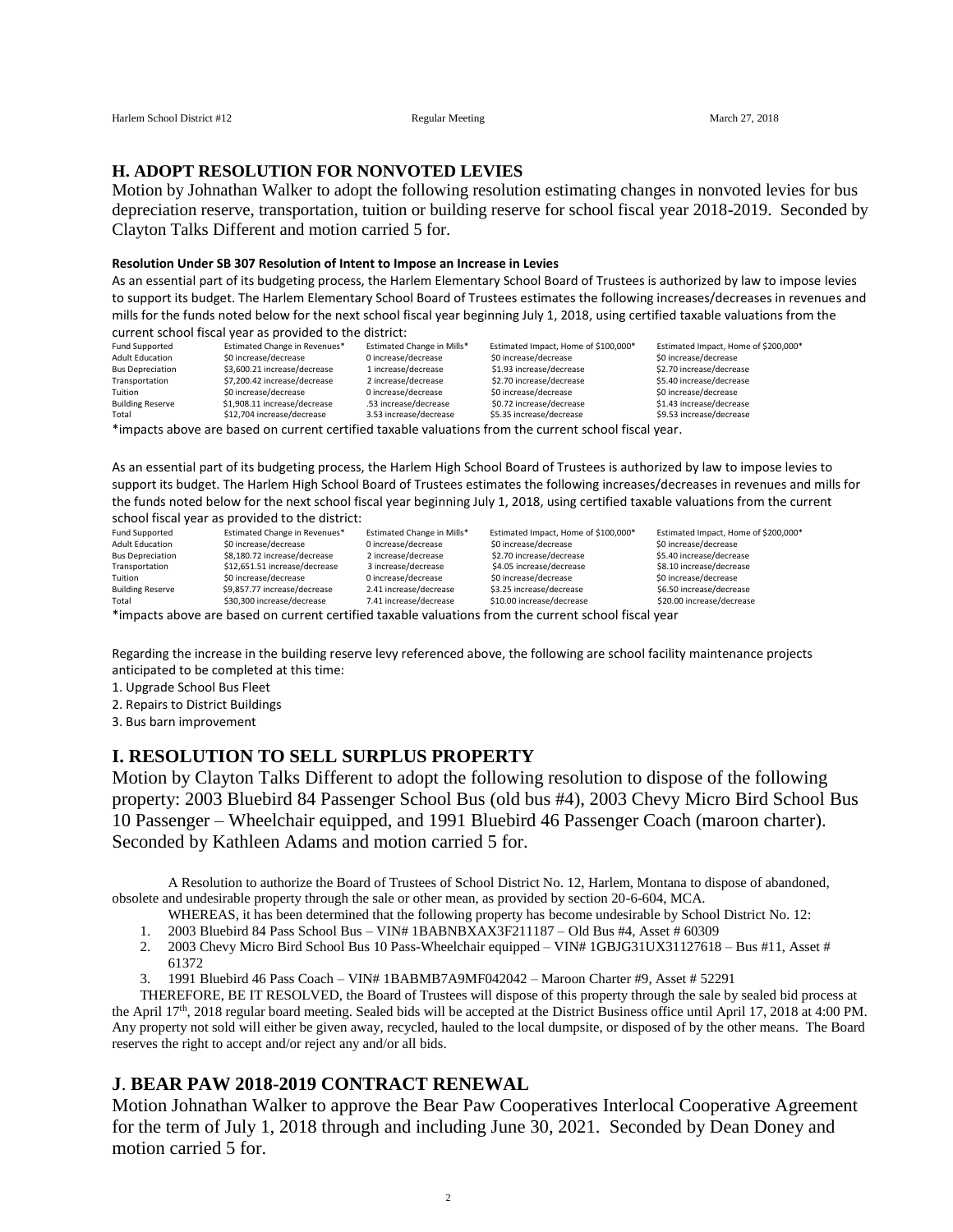## **K. CONSIDERATION FOR ISSUANCE OF CONTRACT FOR 2018-2019 COACHES/EXTRA CURRICULAR POSITIONS** None.

# **L. CONSIDERATION OF ISSUANCE OF CONTRACT FOR SPECIAL EDUCATION DIRECTOR**

Motion by Clayton Talks Different to hire Shiloh Seymour as the Special Education Director for Harlem School District for the remainder of the 2017-2018 school year and for the 2018-2019 school year. Salary will be prorated for the 17-18 school year with a start date of January 10, 2018. Seconded by Kathleen Adams and motion carried 4 for, 1 against (Blackcrow).

# **M. CONSIDERATION OF ISSUANCE OF CONTRACT FOR ELEMENTARY SECRETARY POSITION**

Motion by Dean Doney to hire Taylor Faulkinberry-Richardson as the elementary secretary for the 2018-2019 school year, per the CBA, with training in May 2018 at the substitute secretary rate. Seconded by Clayton Talks Different and motion carried 5 for.

# **N. CONSIDERATION OF ISSUANCE OF CONTRACTS FOR ADMINISTRATIVE SUPPORT STAFF/TEACHING SPECIALIST**

Motion by Dean Doney to hire the following salaried Administrative Support Staff: Teresa Cornell (130 Days, July 1 - Dec. 31, 2018), Marty Dirden (260 days), and Kelly Mills (203 days) for the 2018-2019 school year with salaries to be increased 2%. Seconded by Clayton Talks Different and motion carried 5 for.

Motion by Dean Doney to hire the following salaried Administrative Support Staff: Lori Owens (260 days) for the 2018-19 school year with a salary of \$45,000 and same insurance as current (per classified agreement). Seconded by Clayton Talks Different and motion carried 5 for.

Motion by Kathleen Adams to hire the following hourly Administrative Support Staff: Hilary Handy (189 days), Julie Lamebull (209 days) and Michelle Sears (260 days) for the 2018-19 school year with salaries to be increased 2%. Seconded by Dean Doney and motion carried 5 for.

Motion by Clayton Talks Different to hire the following Teaching Specialist: Brigitte Hagen (182 days, 4 class periods/day) for the 2018-19 school year with salary to be increased 2%. Seconded by Dean Doney and motion carried 4 for, 1 against (Blackcrow).

# **O. CONSIDERATION OF ISSUANCE OF CONTRACT FOR 2018-2019 TENURED CERTIFIED STAFF**

Motion by Johnathan Walker to re-hire the following tenured certified teaching staff for SY 2018- 19, per the CBA: Elementary: Amy Benson, Lynda Brown, June Bullinsight, Kim Cornell, Morris Denham III, Michelene Edwards, Suzanne Farmer, Amanda Frank, Rhawnee Hopkins, Kathleen Johnson, Kerry Johnson, Nancy Kinyon, Jenna Kittson, Lowell Long Jr., Doreen Peterson, Sonia Phalen-Powell, Sherri Pronto, Laura Pruttis, Trinity Raymond, Rhonda Yellow-Crantz, and Angie Young. Seconded by Dean Doney and motion carried 5 for.